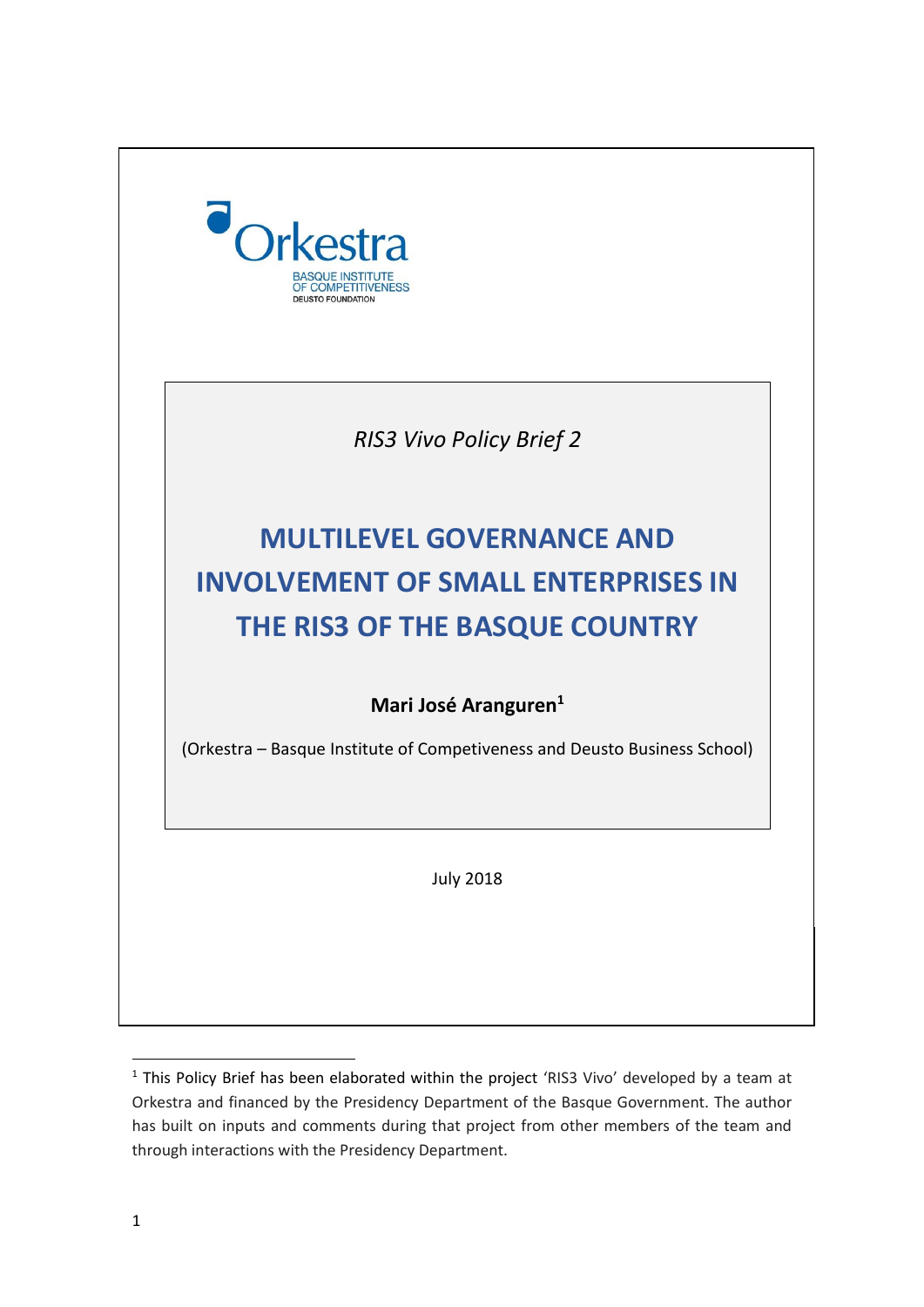## 1. Introduction: why this challenge is important

In view of the EU lagging behind the US with regard to productivity and competitiveness, and considering that this lag derives from the fact that the regions do not concentrate their investments in research and innovation in the areas which show the greatest potential, the European Commission (EC) has urged all EU countries and regions to "develop and implement a research and innovation strategy for smart specialization" (RIS3). To achieve this, priorities should be set in research and innovation through entrepreneurial discovery processes that involve the main regional stakeholders: firms, governments, research centres/universities and civil society. This implies that RIS3 are not a "Government strategy" but a "territorial strategy" in which the Government plays a different role from the one it usually plays in traditional industrial and innovation policies, where it must facilitate "bottom-up" processes as well as the traditional "top-down" processes (Coffano and Foray 2014). To sum up, advances in productivity and competitiveness require prioritization and taking chances, and therefore inclusive governance is necessary to allow knowledge to be exploited and for the capabilities of all the agents that act in the territory to be aligned.

Steps towards a more inclusive governance should be taken in two directions. On the one hand, competitiveness and innovation are realities affected by factors belonging to multiple dimensions: educational, economic-business, infrastructural, etc., whose competences, from the administrative point of view, can correspond to different levels of government (European, state, regional, local, etc), departments and agencies. And, on the other hand, the new governance needs to overcome the traditional view that public policies are the exclusive work of governments and move to a governance in which multiple actors are involved. Returning to the above reasoning, if steps towards a new model of governance are not taken, then the effectiveness of entrepreneurial discovery processes will be hindered, limiting progress in the prioritisation required by smart specialisation strategies to advance in productivity and competitiveness.

The need for multilevel governance is all the more necessary in a territory like the Basque Country (Euskadi), characterized not only by a regional government with considerable powers in the economic field and R&D, but also by sub-regional levels of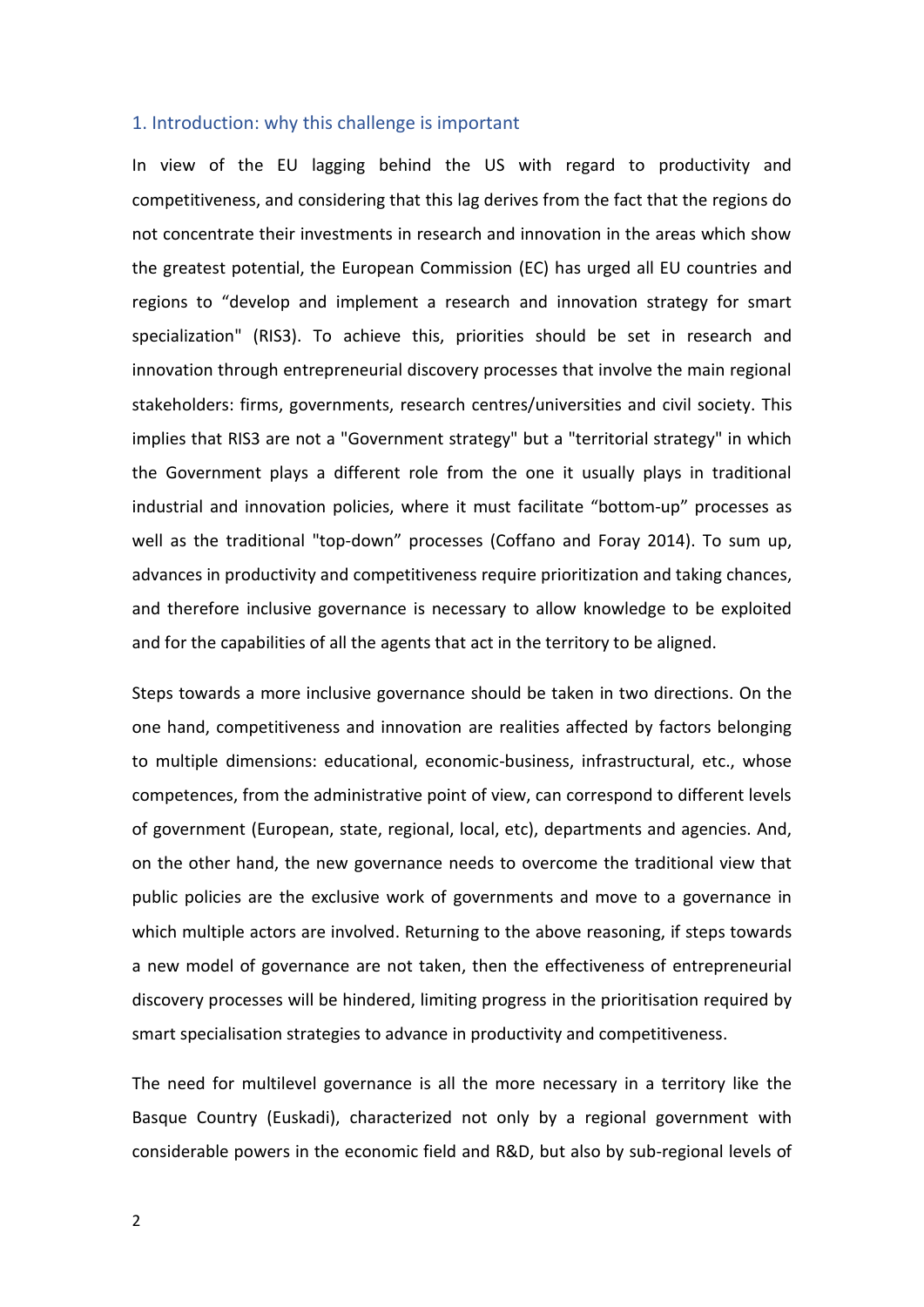government which also have fairly unique competences and ambitions to develop their own territorial development strategies.

In addition, among the stakeholders which should play a greater role in the new governance are firms. While large enterprises typically have the resources and capabilities to participate in processes of entrepreneurial discovery, this is not the case with small and medium-sized firms (SMEs). In general, the latter, which are in a worse competitive position than large firms (as shown by Orkestra's "The Basque County Competitiveness Report 2015") but play a significant role in the total employment and progress of the Basque economy, are not being integrated into RIS3 processes. This is the case in the vast majority of EU regions and specifically in Euskadi, as pointed out in the report by Aranguren et al. (2016) on the implementation of RIS3 in Euskadi, and also by the President of the Basque Government himself at the Basque Council of Science, Technology and Innovation (CVCTI) meeting on June 28, 2017.

It is difficult for innovation to occur in small firms and for them to participate in the new governance models if not facilitated through different policies which accompany these processes. Our hypothesis is that a more precise definition of the role of each level of government in RIS3, involving sub-regional governments in which local stakeholders accompany small firms throughout the process, alongside a more strategic coordination between the Basque Government and the sub-regional levels, are essential for the SME involvement in innovation and in the RIS3. The Basque Country has an institutional structure of different levels of government which, with good multilevel governance, can be harnessed to boost SME innovation processes.

This policy brief focuses on the multilevel governance of the Basque Government and the sub-regional governments, given that this is the key issue for the involvement of small companies in innovation and in RIS3.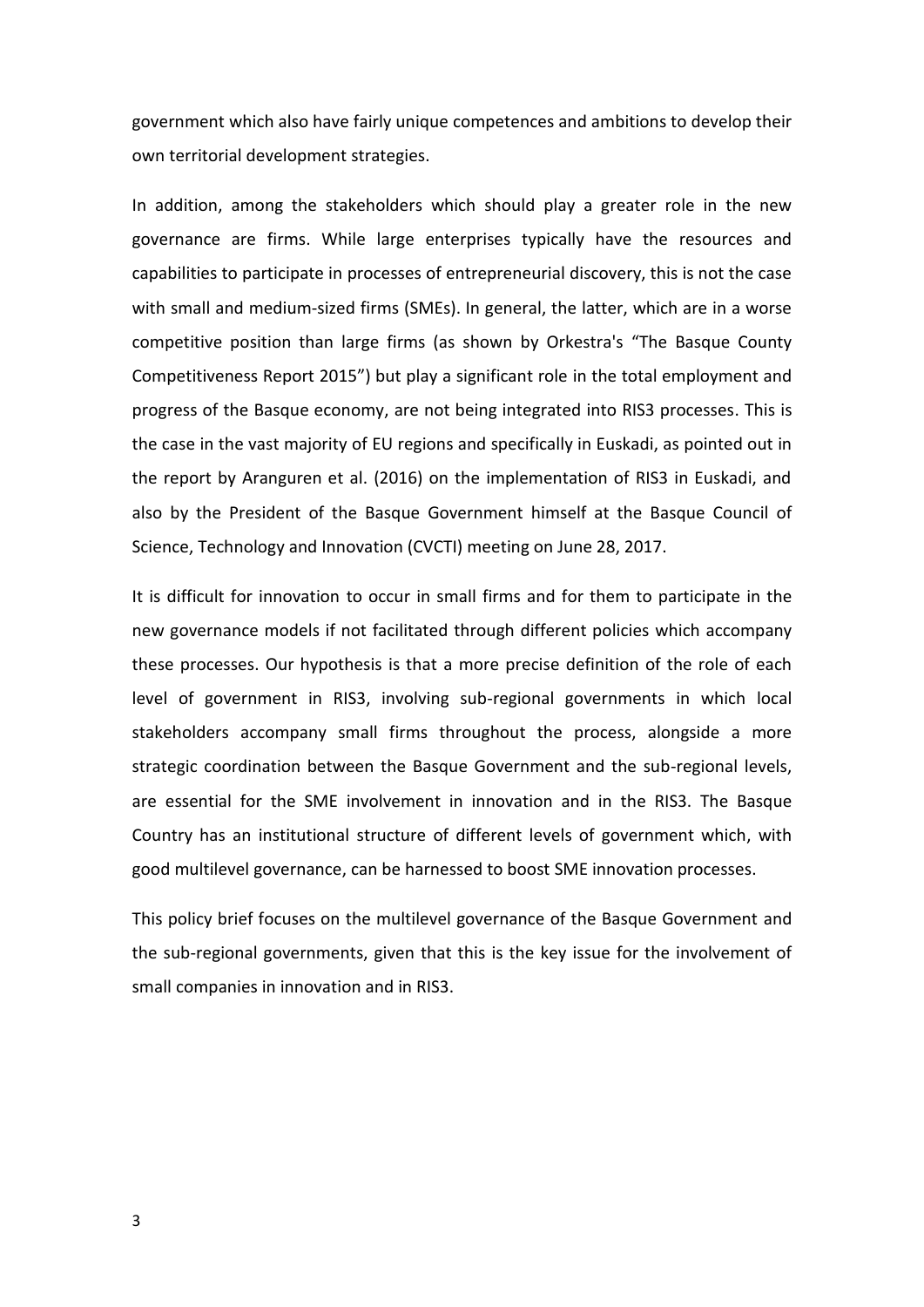## 1. The state of the art in the literature and in the practice of policies

Nowadays, the key factor of competitiveness is knowledge, but especially the capacity for learning and innovation. Due, amongst other factors, to its tacit component, knowledge is not as mobile a factor as traditional productive factors (e.g. capital). Therefore, competitiveness and innovation are mainly promoted at regional and local levels. The relevance of proximity for learning and innovation means that regional and local policies are gaining prominence in the promotion of competitiveness and calls for collaborative multi-level governance between different levels of government combining "top-down" policies with "bottom-up " polices (Landabaso 2014). As stated in Orkestra's Competitiveness Report (2017, page 189), "In virtually every country, the central government has experienced a certain stripping of functions, to the benefit of bodies at supranational (such as the European Union) and subnational (regions and cities) levels. As a result, stakeholders and activities operating in a given location are now subject to public policies established at multiple territorial levels".

Furthermore, the challenges facing societies today are more complex and competitiveness policies are affected by many factors (many of which are intangible) which require greater collaboration among different government departments. Additionally, as knowledge about the key factors of competitiveness transcends that of the Administration and the effectiveness of public policies requires that users participate in them, when redesigning public policies it is essential that they are the result of participatory governance based on public-private cooperation networks, where the Government acts as a facilitator and catalyst.

Alongside this greater complexity of public policies are the particular difficulties that small firms encounter in order to be competitive. Although nowadays it is no longer accepted that the size of a firm provides a competitive advantage of a general nature (in fact, small enterprises present advantages associated with greater flexibility, etc., which are crucial in the current changing environment), we must recognise that small firms have particular weaknesses in certain areas (R&D, internationalisation, financing and qualifications of their staff, in particular). In fact, Orkestra's (2017, p.78) report showed once again that there is the risk of falling into a two-speed economy, with two business realities with very different indicators of innovation (as was the case in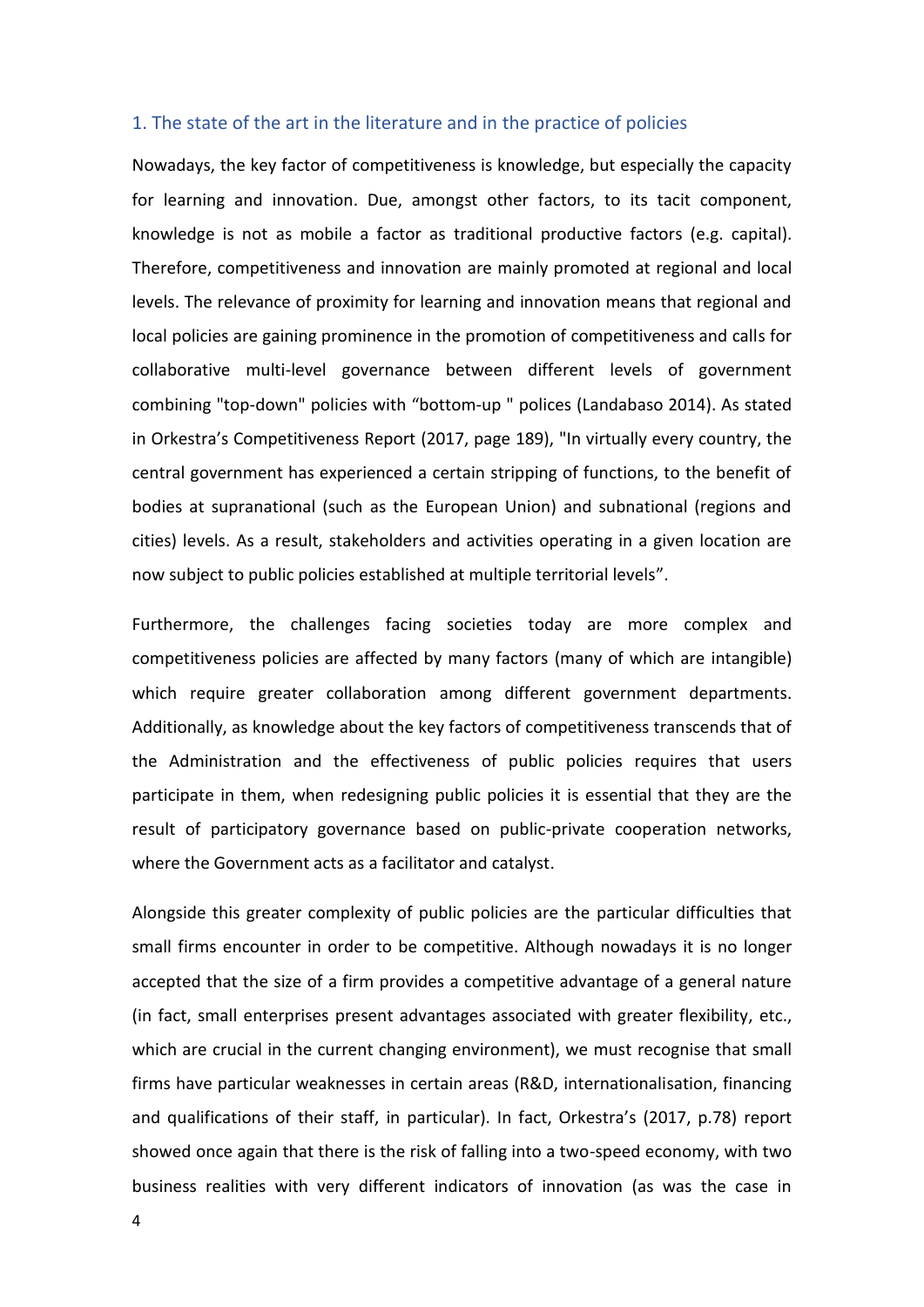previous reports by Orkestra), these being clearly more positive in large firms than in small ones.

One of the key strategies that small firms can follow to overcome these disadvantages is to collaborate with other companies or stakeholders of the innovation system (technology centres, vocational training centres, development agencies, etc). The presence of local stakeholders that facilitate these processes is crucial (see Parrilli et al., 2009), and the levels of government closest to them with competences in innovation and competitiveness policies can play a key role in promoting these local agents and adapting their policies to the needs of small businesses. In order for these policies to be efficient and to reinforce those that are promoted from other levels (regional, national and supranational), it is fundamental to build an adequate multilevel governance.

This greater complexity of public policies and the need to boost the competitiveness of small enterprises has made it essential to provide adequate mechanisms of multilevel governance. To achieve this, it must be taken into account that governance systems and mechanisms of public policies vary from one territory to another, depending on their political systems and the scope of the public policies in question. While in most countries there are two sub-state levels of government (the regional and the municipal), in the case of the Basque Country, in addition to these two levels is the provincial level which has a very high level of policy competence.

Regarding R&D&I policies, analysts tend to consider that the scope of R&D policies remain at the state or supra-state level, but that innovation policies less based on R&D and more focused on interaction are more appropriate in the regional and local spheres, where geographical and cultural proximity favour the interaction of governments with the different innovation system agents. However, in reality, although it is logical that depending on the type of innovation policy, the main role corresponds to the administration of one territorial level or another, R&D&I policies require the exercise of concurrent competences. Thus, in the case of the Basque Country, apart from the support given by the European Commission to R&D, the competences with regards R&D correspond to the Spanish and Basque governments.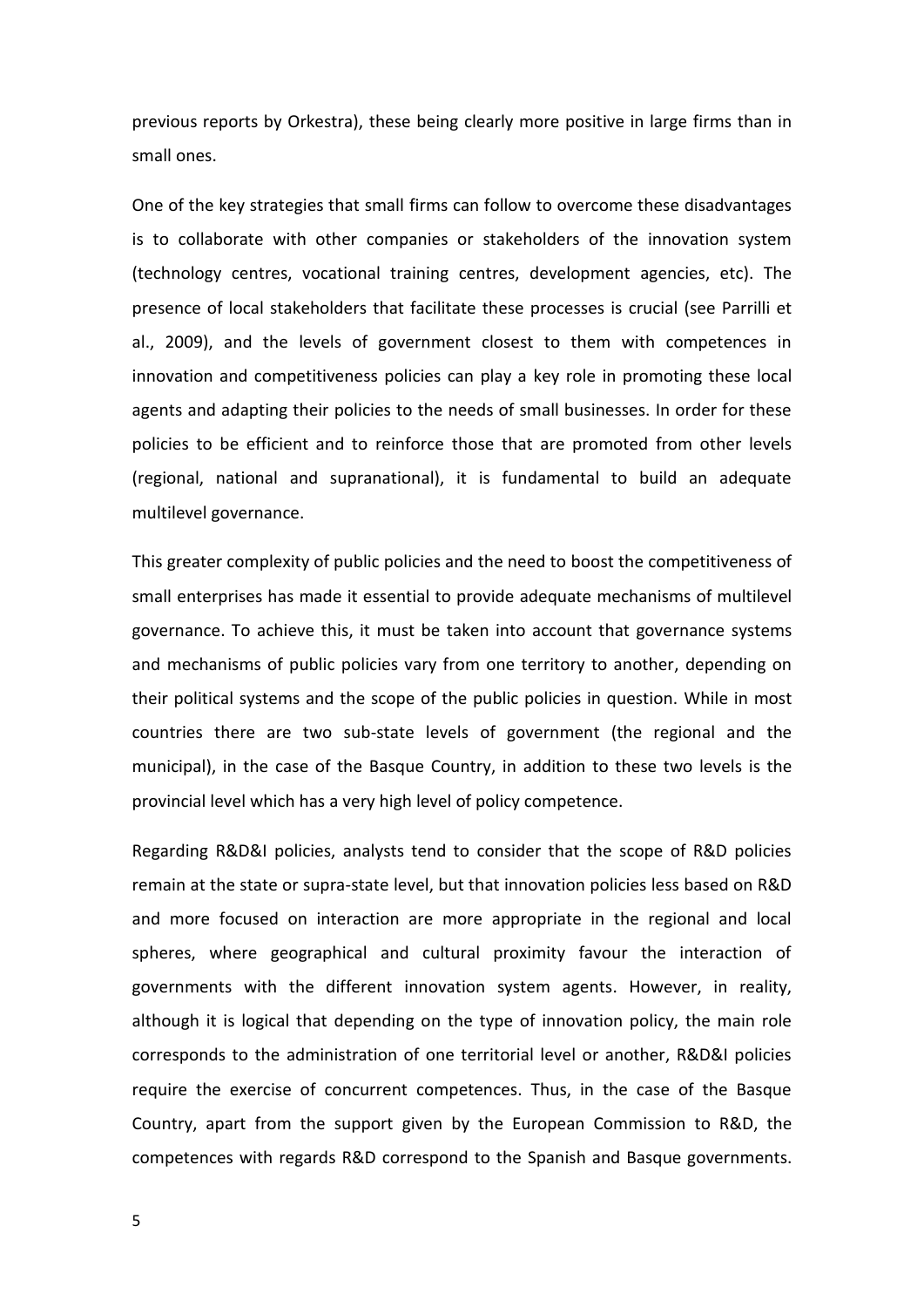Although in principle the Provincial Councils do not have recognized R&D competences, they have been developing actions complementary to those of the Basque Government in the field of R&D&I. There are even some municipalities, especially the provincial capitals, which carry out activities in this area, albeit with much more limited activity.

In the current context, for the period 2014-2020 of European funding for regional development, the EC has introduced an ex ante condition whereby all Member States and regions of the EU must have a Research and Innovation Strategy for Smart Specialisation (RIS3) before their operational programmes can be approved (European Commission, 2014). In Euskadi, the Basque Government has developed the Science, Technology and Innovation Plan (PCTI) 2020, according to the criteria established by the EC for these strategies. The coordination of RIS3 among the different levels of government is provided by two committees established in the RIS3 governance framework (see Aranguren et al., 2016). At the most formal level, the CVCTI, in which the three provincial council leaders participate, meets twice a year and cannot be expected to provide the necessary operational synergies for the RIS3 process. In addition, there are no representatives from the municipal level.

In practice, the reference point for inter-institutional governance within the region is provided by the inter-institutional committee, which meets after each interdepartmental committee and is made up of representatives of four departments of the Basque Government (President's Office, Economic Development and Competitiveness, Education, Language Policy and Culture, and Health) and of the Departments of Innovation or Economic Development of the three provincial councils and of EUDEL (the Association of Basque Municipalities). It acts as a forum to share information on regional RIS3, so that the sub-regional institutions connect or align their own strategies with the regional strategy. These connections and alignments are expected to happen operationally with the involvement of other levels of government in the living processes for developing priority areas and opportunity niches. In recent years, one of the characteristics of the RIS3 process in the Basque Country, which was not anticipated, is the emergence of more localized RIS3 plans at provincial and city levels. The emergence of RIS3 plans at the sub-regional level cannot be ignored and it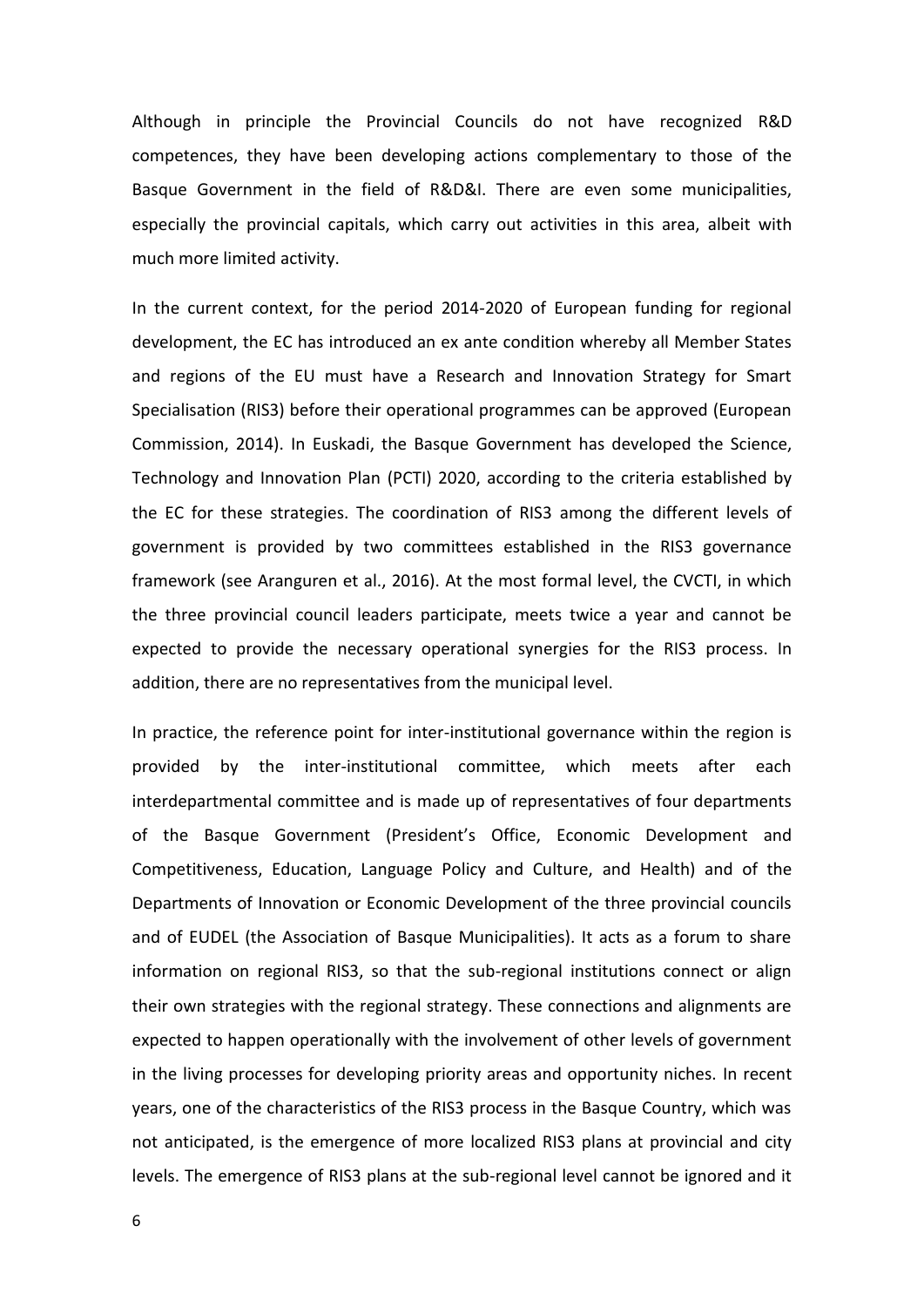would be very positive to connect these plans with the three priorities and the four opportunity niches.

In particular, e.g. in the case of the DFG (Provincial Council of Gipuzkoa), since 2009 (in a collaboration project with Orkestra) a new governance model has been built to address the development of several of its policies collaboratively with the stakeholders of the territory. This process began with the local development agencies and is being extended to other types of actors involved in both economic and social development. This collaborative model culminated its institutionalisation process on June 2, 2017, with the signing of a formal agreement between the DFG and eleven district development agencies of Gipuzkoa. This agreement consolidates a series of spaces for reflection and decision that were already operating experimentally and initiates a collaborative process which, through annual evaluations, decisions on priorities and defining and implementing collaborative programmes, aims to improve the efficiency of policies in the territory. One of the characteristics of this governance model is that it does not respond to the requirements of one programme or another, but its structure has been devised so as to address in its context the initiatives and programmes that could benefit from a multilevel approach. At present, the DFG has established two objectives in relation to the development of this governance model. The first one is to explore the possibilities of collaboration with the Basque Government (where it is desirable that there is coordination between the Etorkizuna Eraikiz programme of the Provincial Council of Gipuzkoa and the RIS3 of the Basque Government) in order to continue improving the quality of the programmes developed. For this purpose, work is being undertaken in the programme to bring the Basque Country's Industry 4.0 strategy closer to Gipuzkoa's SMEs (this initiative is led by the Innovation Department of the Economic Promotion Directorate which aims to contact approximately 500 industrial firms with between 20 and 100 employees in Gipuzkoa) so as to understand their situation regarding the future implementation of advanced manufacturing technologies. Guidance is also offered to enterprises in relation to existing programmes. The second objective is to incorporate vocational education and training (VET) centres, in their role as local stakeholders, into the dynamics already established with district development agencies.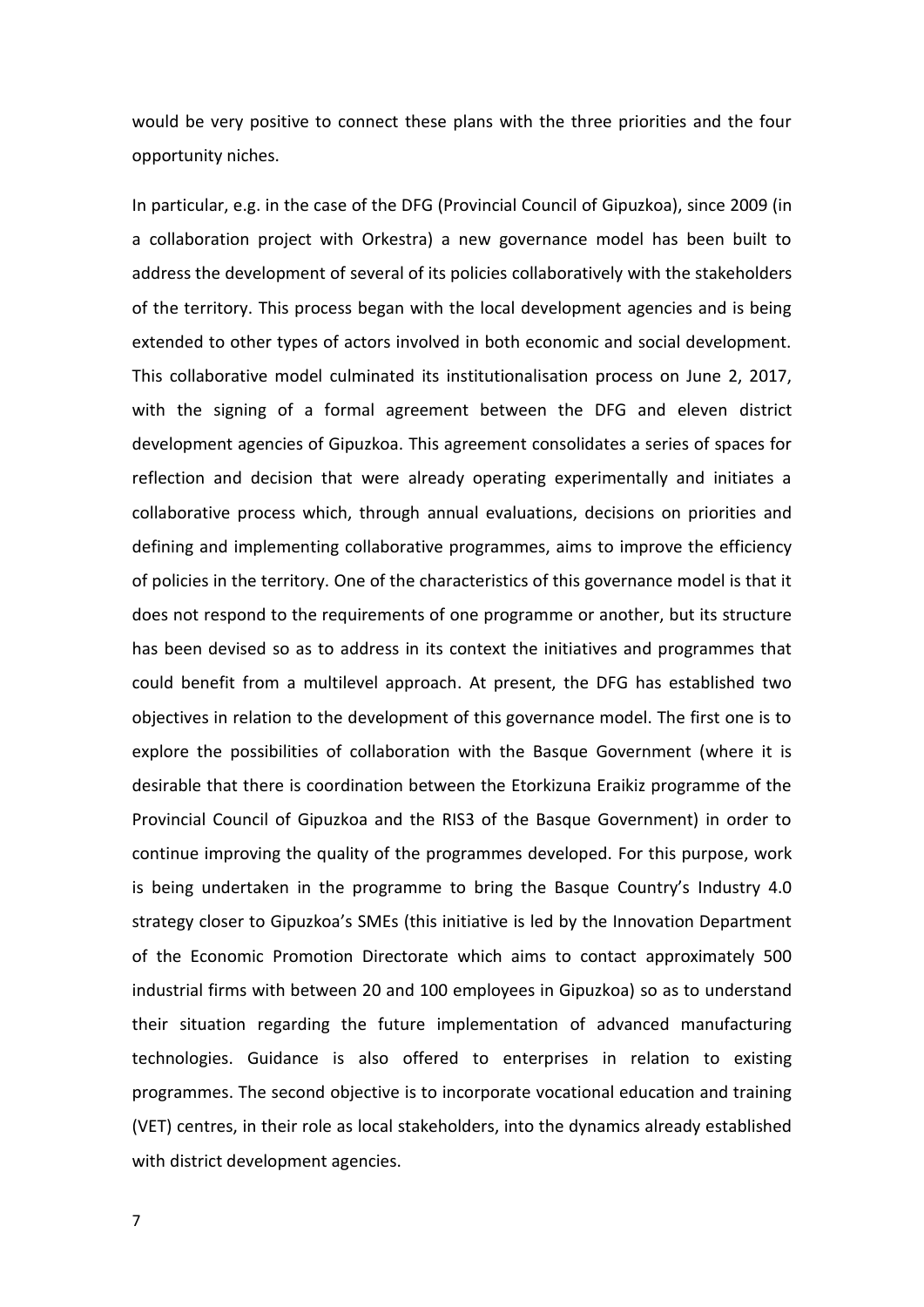In the province of Bizkaia, there have also been experiments with the model of territorial governance over the last three years, with relevant implications for how a multilevel RIS3 can be structured. In 2014 Orkestra carried out a diagnosis divided into six reports, which provided an in-depth analysis of the competitiveness of Bizkaia. One of these reports focused on the analysis of the municipal development and territorial cohesion. The report showed great heterogeneity among the municipalities and counties of Bizkaia, and identified three large groups or categories based on their productive specialisation (manufacturing, services or with no defined specialisation).

Reflections in the Provincial Council of Bizkaia (DFB) on this diagnosis gave rise to a concrete proposal to recognize this heterogeneity, consisting of a new territorial cohesion policy with different processes in various groups of municipalities. Work began on this proposal internally in the DFB during 2015, and after the provincial elections of May 2015, the "Territorially Well-Balanced Bizkaia" plan was incorporated as one of the five strategic pillars for the new four-year term. In 2016 and 2017 this strategic plan was launched with the Bizkaia Orekan initiative, which establishes four long-term working groups, involving the DFB, Beaz<sup>2</sup>, Orkestra and local development agents from different areas of Bizkaia.

The objective of this process is twofold. First, the creation of stable communication channels between the Department of Economic and Territorial Development of the DFB and the local stakeholders within the framework of competitiveness policies to achieve: (a) a better inclusion of knowledge about local realities in the design of the DFB/Beaz policies; and (b) better knowledge in the municipalities regarding the policies and resources of the DFB/Beaz for competitiveness. And second, the training of necessary agents for the consolidation of governance models and regional competitiveness strategies in the medium-long term. Among the actions that are being addressed in different zones of Bizkaia, are analyses the particular specialisations of the different zones so as to improve the connection between the actions of the agents working in these territories and the implementation of RIS3 in Euskadi.

**.** 

<sup>2</sup> Public company of the Provincial Council of Bizkaia which supports enterprises and entrepreneurs in their efforts to create new projects, to innovate and to internationalise.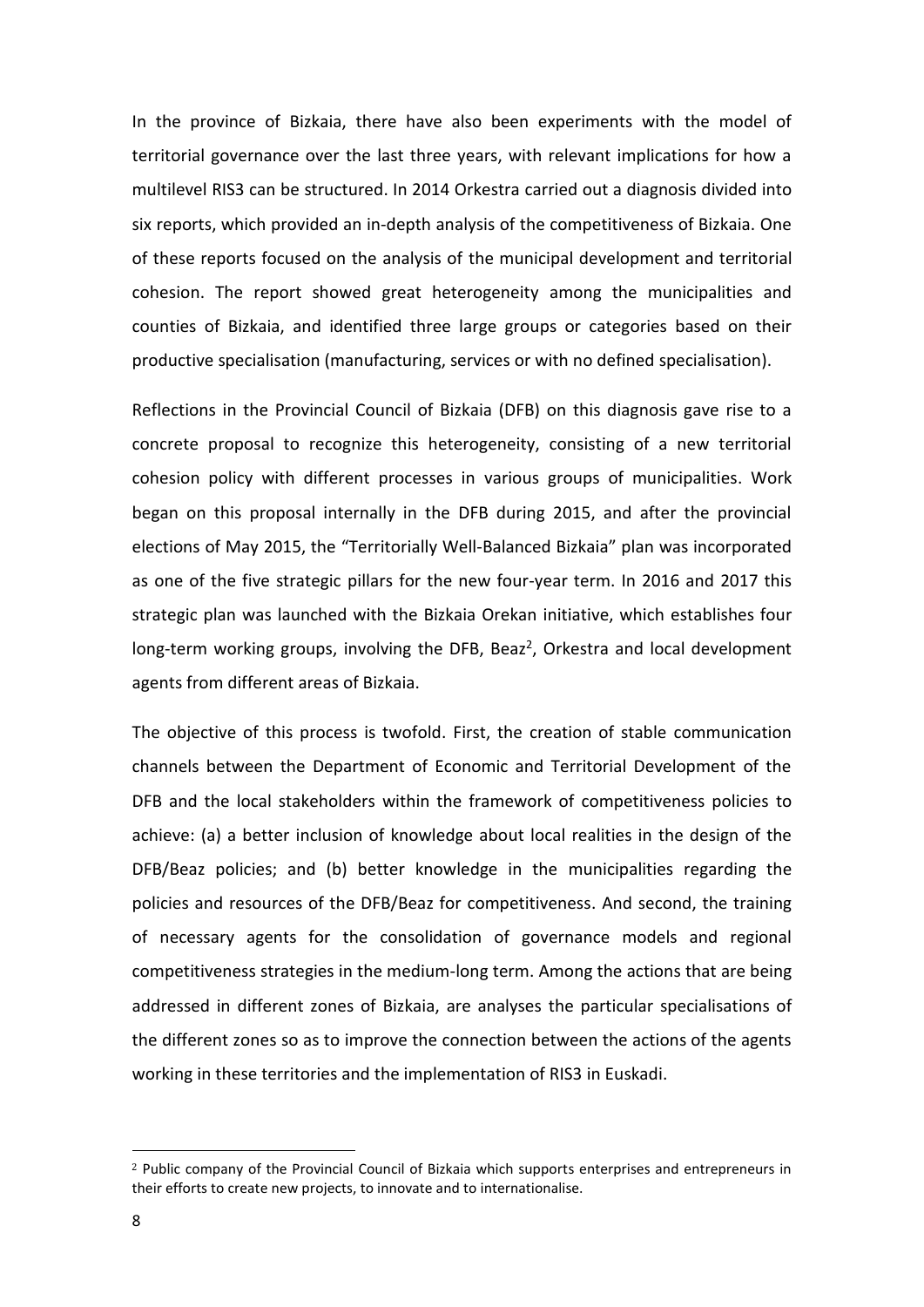As for Euskadi's RIS3 in the provincial capitals, the three cities are also currently collaborating with the steering groups (e.g. in the opportunity niche of cultural and creative industries). In the case of Bilbao, the "Intelligent Innovation and Specialization Strategy of Bilbao-iBilbao2020", designed in 2014, points out the six areas and sectors on which to focus the urban specialisation strategy. With the objective of articulating the city's strategy with the Basque Country's RIS3,·the following three areas out of six have been prioritised: Cultural and Creative Industries, Advanced Services and Digital Economy. These are sectors in which Bilbao has high specialisation rates compared to the rest of the territory and which are characterized by their presence in urban environments. In addition, its role in regional specialisation in the field of advanced manufacturing is crucial and, therefore, the complementarity and the need for coordination between urban and regional strategy are evident. In this context, the Bilbao Next Lab project, in which the Bilbao City Council and Orkestra collaborate, focuses on two challenges arising from the implementation and development of the city's specialisation strategy: (i) developing the capabilities of the Bilbao Ekintza and City Council team to exercise their role as facilitators of the specialisation process; and (ii) providing mechanisms for multilevel coordination and defining the role of the Bilbao strategy in the RIS3 of the Basque Country. One of the main areas worked on in relation to the first challenge is to develop capabilities to facilitate entrepreneurial discovery processes (EDPs). These EDPs, which are currently in a pilot phase, will allow different entrepreneurial agents<sup>3</sup> of the city and the region to be involved in discovery processes corresponding to the areas of specialization of the city. Specifically, the Basque Government participates in the design and development of Bilbao's specialisation strategy through the Infocus project.

In the case of the province of Araba, the Agora Initiative has been developed. A wide range of different stakeholders from the business sector, knowledge infrastructures, governments and civil society participate in this initiative, which has identified the main challenges facing Araba. Working groups have been set up to address

**.** 

<sup>&</sup>lt;sup>3</sup> Entrepreneurs, firms, universities, technology centres, VET centres, etc.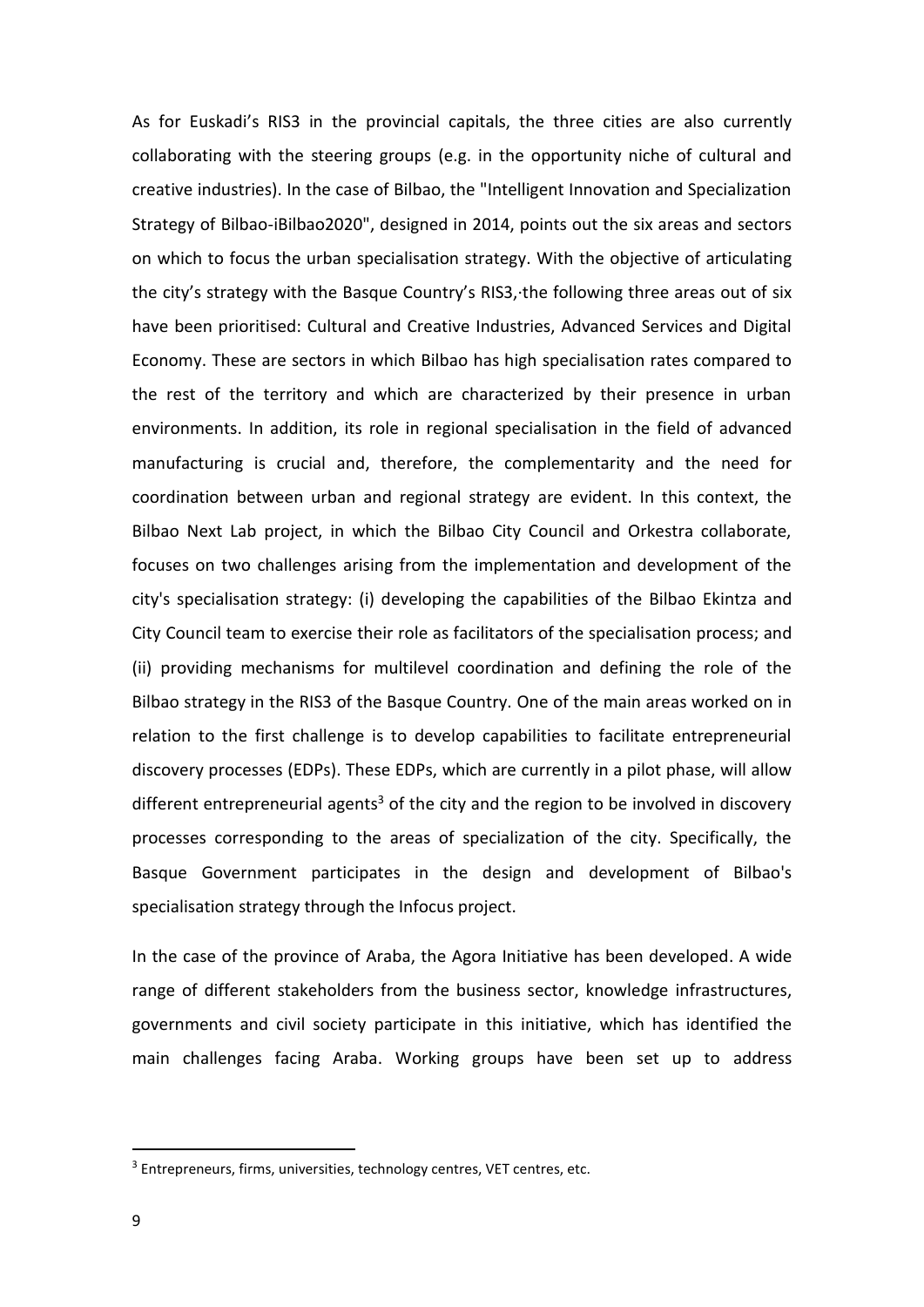collaboratively these specific challenges and the Basque Government also participates in these work dynamics.

Additionally, bilateral talks are held between the Commissioner of Science, Technology and Innovation and the Deputies of Economic Promotion and Innovation of the three Provincial Councils. However, reinforcing the mechanisms of coordination and collaboration among the Basque Government, the Provincial Councils, the capital cities and the local level would help boost innovation in small firms as well their involvement in RIS3.

As stated in the sixth chapter of Orkestra (2017), in the same way as a great diversity can be found in the forms adopted by multilevel governance from one territory to another, a great diversity can also be found in the use of mechanisms and coordination instruments that are applied in them. There is no classification of coordination instruments in general use, but taking into account the categories defined in the different types of classifications and analyses (see, especially, Braun, 2008; Charbit and Michalun, 2009; Bouckaert et al, 2010; OECD, 2014), the following types of coordination instruments can be identified: strategies, plans and programmes; organisational structures (e.g. interdepartmental committees); laws, regulations or standards; agreements and contracts; finance and budget; actions linked to staff (e.g. mobility and training); evaluation and indicators; reports, exploratory studies, consultancy, etc; calls, informal contacts, personal relationships, etc; and inter or intraparty relationships. An analysis should be carried out to identify which of the abovementioned are applied in the Basque Country and what results are obtained, in order to reinforce, correct or replace them.

Alongside these categories of coordination instruments, the governance literature refers to three major mechanisms of social coordination: hierarchies, markets and networks, confirming that although in the past relationships among stakeholders linked to public policies were especially of a hierarchical nature (based on the exercise of authority and power), the shift to new modes of governance has become increasing significant in market-based relationships or in cooperation networks. In addition, the literature distinguishes between coordination that arises from mere spontaneous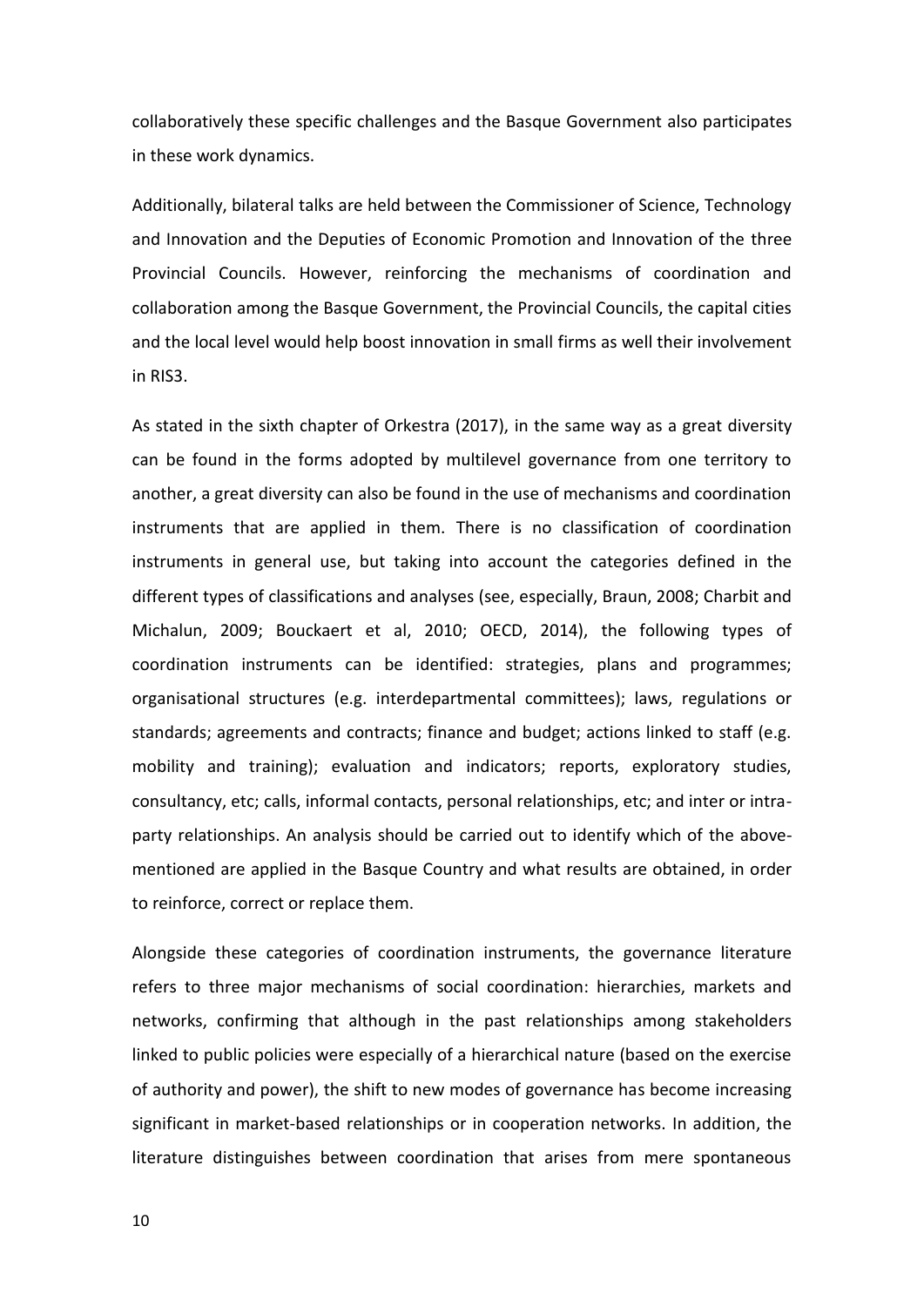adjustments made by the stakeholders to avoid duplication (which is sometimes called *negative coordination*) and positive coordination, which is more based on specific cooperation and agreements. The literature has proposed different scales to assess the degree of coordination achieved, which range from coordinating projects to coordinating policies or strategies. Most of the international literature simply chooses to distinguish between cooperation (working together to achieve each one's own objectives), coordination (adjusting the actions of different organisations to reinforce each other and being consistent) and collaboration (working together to define new policies or objectives).

It should be kept in mind that using coordination instruments also comes at a price and the assumed efficiency benefits deriving from the use of coordination instruments must always be compared with the cost these may entail (Edler, 2010).

## 3. How to continue advancing in this challenge

As can be seen in the previous sections, one of the fundamental challenges of implementing RIS3 in Europe and also in the Basque Country is multi-level governance and the involvement of firms, especially small enterprises, in the processes of entrepreneurial discovery. The promotion of multi-level governance appropriate to the specific context of each region, in which sub-regional governments have a more active role in facilitating the involvement of small businesses and coordinating their actions with the regional government could be a way to respond simultaneously to the two challenges.

As concluded by Estensoro and Larrea (2016), the opportunity lies in the fact that regional governments often have the competences for RIS3, but not the capacity to be in the areas where opportunities may arise. Governments can, therefore, benefit from long-term open dialogues with representatives of companies, technology centres, universities and other organisations that have useful knowledge for RIS3. It is often the case that regional governments do not have the necessary people to take part in these processes of long-term dialogue, while sub-regional governments, district agencies or municipalities do. By placing value on this multiplicity of relationships that governments of different levels have with multiple stakeholders, regional governments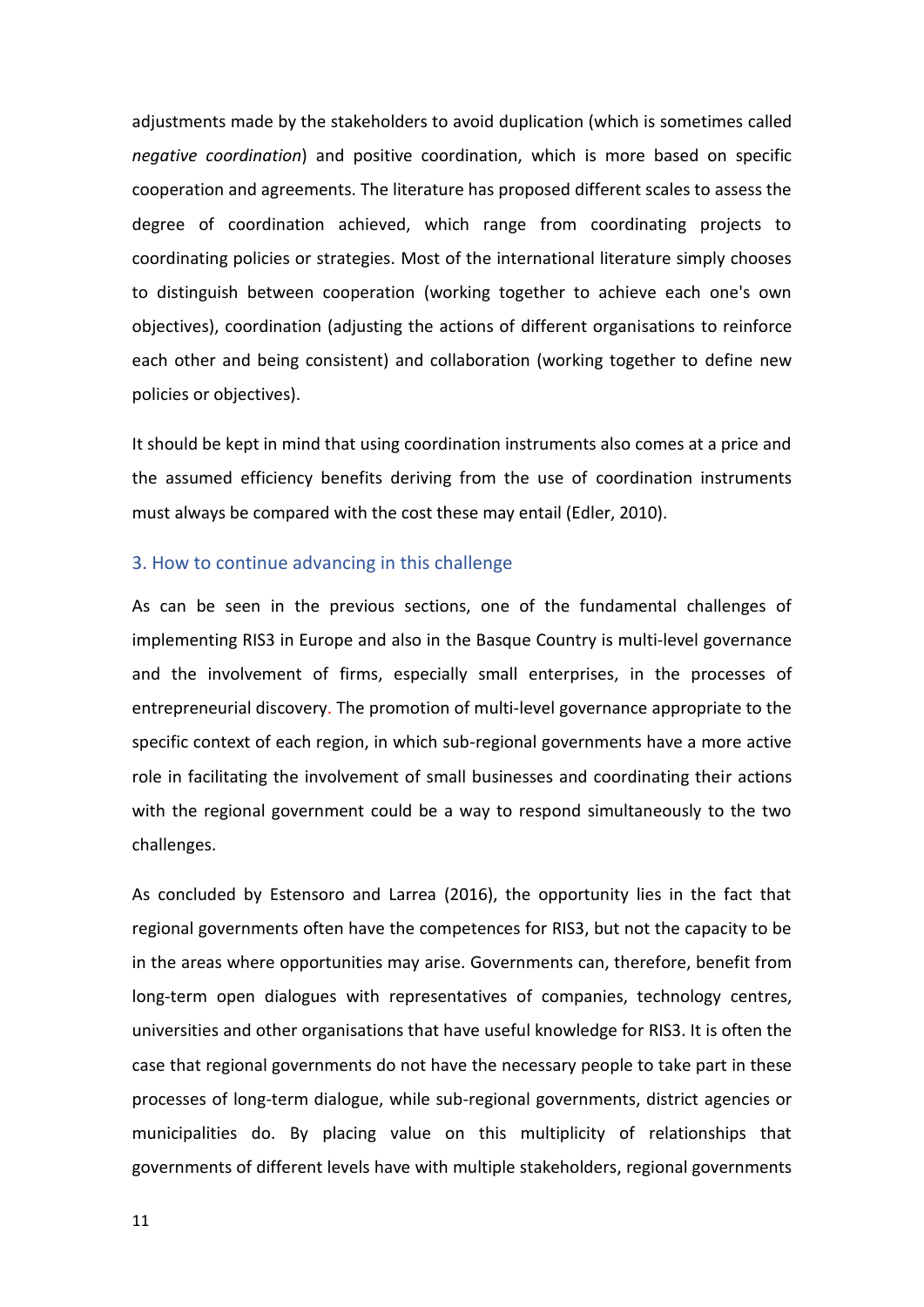would have easier access to their knowledge to be able to integrate it into the RIS3 processes, while stakeholders would gain access to the policies of different levels of governments.

With regards involving SMESs, a series of advances are being made with initiatives financed by the regional Innovation Fund, among which the following can be highlighted: (1) the development of social activities of the Basque Country's RIS3 at local level (in 2017, in collaboration with Innobasque and coordinated with the Provincial Councils, 17 workshops were organised, while in 2018 intermediary agents will be trained in concepts and technologies of the seven RIS3 areas); (2) diagnoses of the Basque Business Development Agency (SPRI) and Innobasque on non-technological innovation in 2,000 SMEs; (3) micro-projects of non-technological innovation in metal companies of between five and 100 workers (Hazinnova) to train staff and to improve existing policies and instruments (in collaboration with the Bizkaia Federation of Metal Companies and the Provincial Council of Bizkaia); (4) promotion of the technological innovation and experimental development programme of VET centres in SMEs to offer them technological services.

Thus, it is important to continue moving forward in the coordination with the subregional agents (both provincial councils and other local agents) and in the involvement of small firms in RIS3. Working with these stakeholders as allies can foster not only a more systemic and sustainable impact at local level, but also the integration of the demands of small firms.

Therefore, it is important to continue working on two levels of coordination:

1) The level of the general RIS3 strategy. The most operative way to achieve this would be to open a dialogue between the Commissioner and the stakeholders in each Provincial Council or capital who have a vision of their general strategy. The objective of this dialogue would be that each one knows the strategy of the other, the synergies among the different strategies are identified and the coordination mechanisms between them are decided. These talks can be bilateral between the Commissioner and the rest of the Governments (which is already taking place), and also collective so that the different Provincial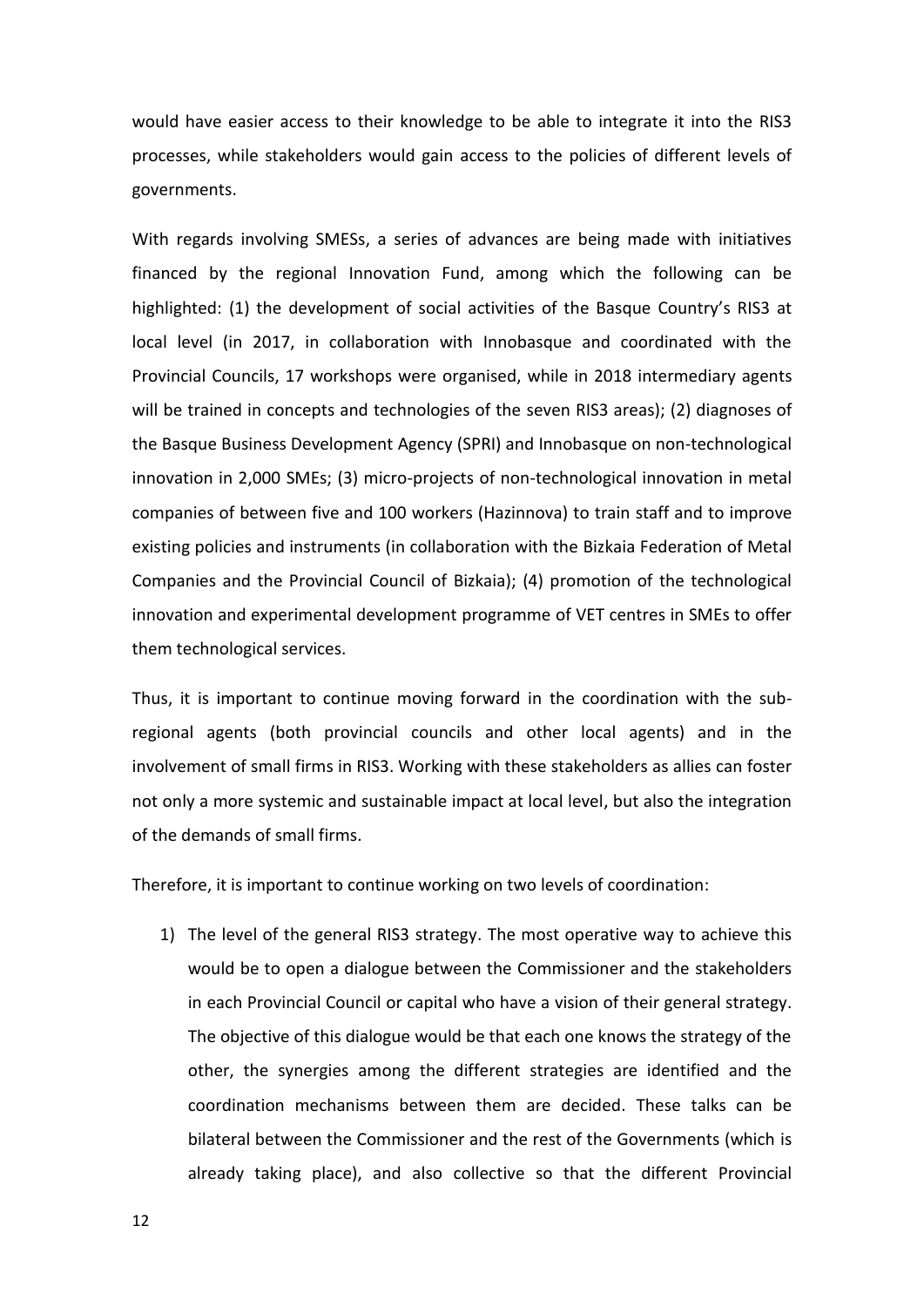Councils and capital cities learn about how the others are working on their strategies. The institutional Committee, which already exists formally, could be, for example, the appropriate place to use this work dynamic. The coordination work that is being developed in the Orkestra workshops together with the Basque Government, the three Provincial Councils and the municipal governments of the three capitals is also aimed at identifying synergies and learning from each other about the projects that each level of government is developing with regard to RIS3.

2) The level of priorities or opportunity niches. Once the synergies have been identified in specific areas among the RIS3 of Euskadi and the strategies of the Provincial Councils and cities, a dialogue should be opened among the stakeholders working on strategies in a specific area (industry 4.0, energy, etc.) This is already occurring naturally for some of the priorities, but it should also be implemented in all the priorities where the sub-regional level also plays a role.

By creating a multilevel governance in Euskadi, there is an opportunity for this region to be in an advantageous position in Europe. A starting point for this was the workshop organised by the Basque Government, the City Council of Bilbao and the EC Joint Research Centre of Seville (with the support of Orkestra) in April 2018, in which together with the proposal for multilevel governance in the Basque Country, also presented were the strategies of six cities in Finland, the case of Flanders and the Policy Brief which, based on the content developed in the workshop, is being developed by Orkestra for the European Commission.

## **Referencias**

- Aranguren, M.J., Morgan, K. y Wilson, J. (2016). Implementar la RIS3. El caso del País Vasco. *Cuadernos Orkestra* 2016/17\_CAS.
- Bouckaert, G., Peters, B.G. y Verhoest, K. (2010). *The Coordination of Public Sector Organizations. Shifting Patterns of Public Management*. Palgrave-MacMillan
- Braun, D. (2008). Organising the political coordination of knowledge and innovation policies. *Science and Public Policy* 35 (4): 227-239